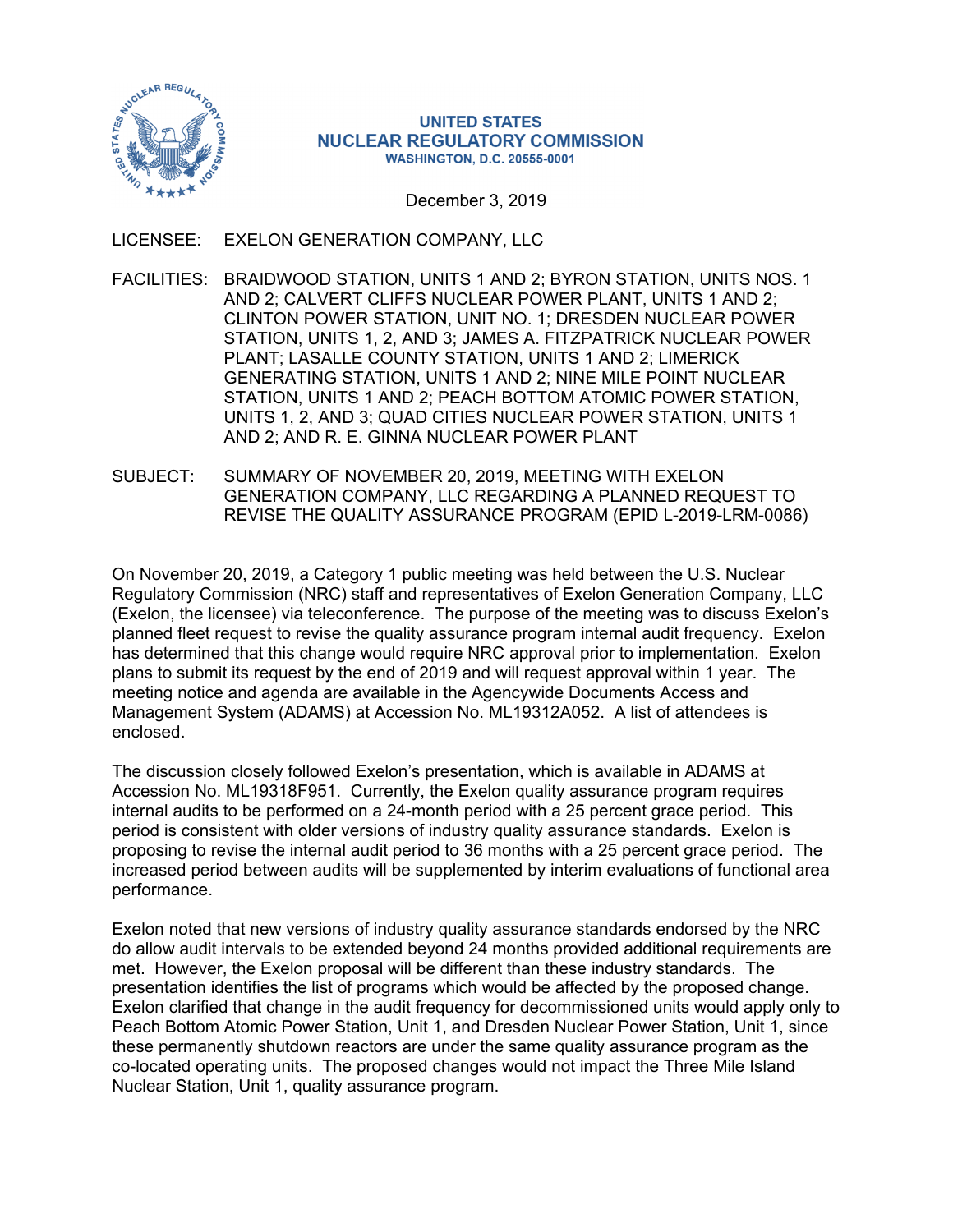Exelon also indicated that the audit interval extension would apply to its independent spent fuel storage installations (ISFSIs). The ISFSI at Calvert Cliffs has a specific-license, whereas the other Exelon sites have generally licensed ISFSIs. The NRC staff stated that Exelon should identify any differences between the quality assurance program requirements for the generally licensed ISFSIs and the Calvert Cliffs ISFSI.

Public meeting feedback forms were not received. Please direct any inquiries to me at 301-415-1380 or Blake.Purnell@nrc.gov.

*/RA/* 

Blake Purnell, Project Manager Plant Licensing Branch III Division of Operating Reactor Licensing Office of Nuclear Reactor Regulation

Docket Nos. STN 50-456, STN 50-457, STN 50-454, STN 50-455, 50-317, 50-318, 72-8, 50-461, 50-010, 50-237, 50-249, 50-333, 50-373, 50-374, 50-352, 50-353, 50-220, 50-410, 50-171, 50-277, 50-278, 50-254, 50-265, and 50-244

Enclosure: List of Attendees

cc: Listserv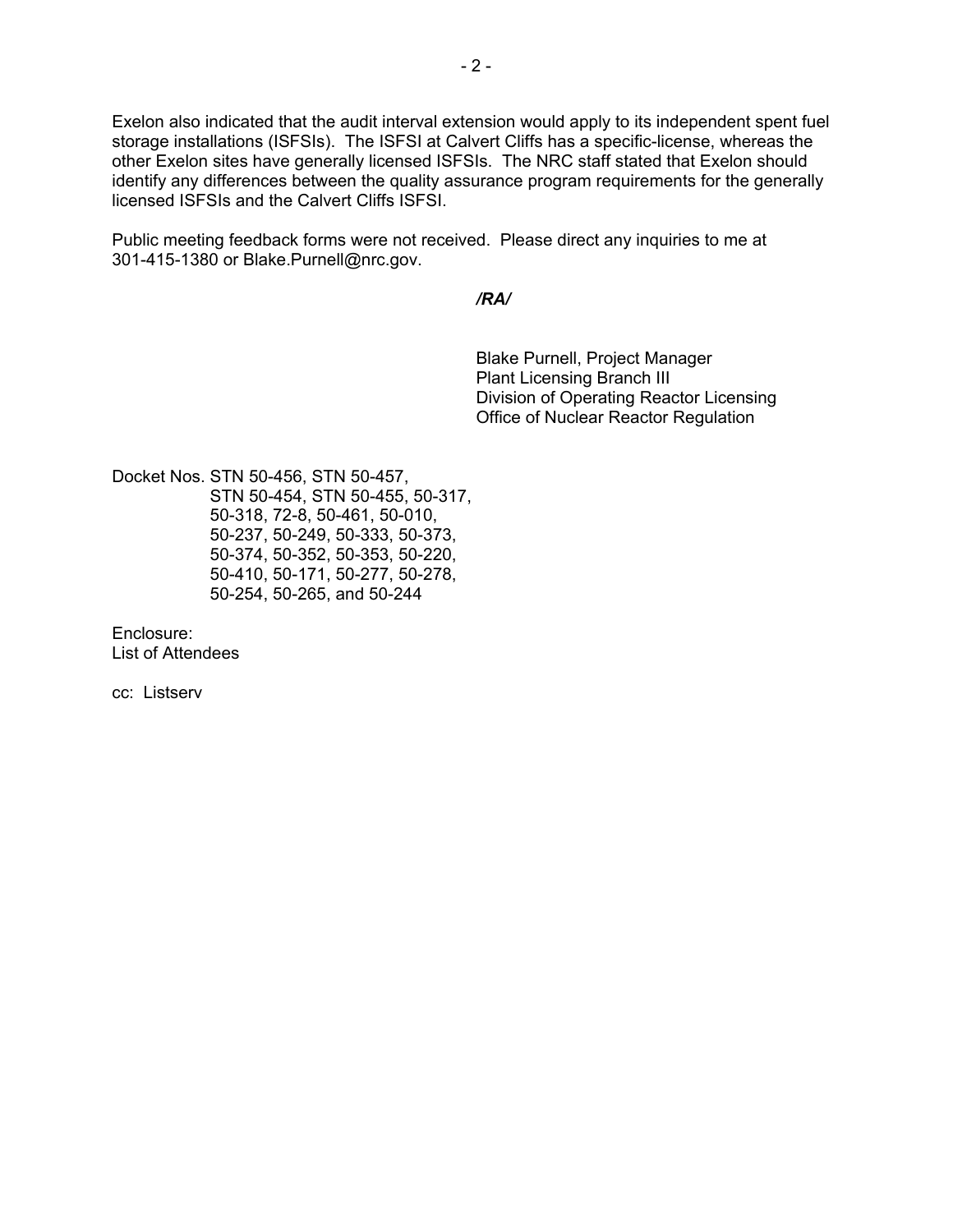# LIST OF ATTENDEES

## NOVEMBER 20, 2019, MEETING WITH EXELON GENERATION COMPANY, LLC

| <b>Name</b>            | <b>Affiliation</b> |
|------------------------|--------------------|
| <b>Blake Purnell</b>   | <b>NRC</b>         |
| Aaron Armstrong        | <b>NRC</b>         |
| Kerri Kavanagh         | <b>NRC</b>         |
| <b>Linda Palutsis</b>  | Exelon             |
| Rob Radulovich         | Exelon             |
| <b>Mike Porter</b>     | Exelon             |
| Jay Cohen              | Exelon             |
| <b>Patrick Simpson</b> | Exelon             |